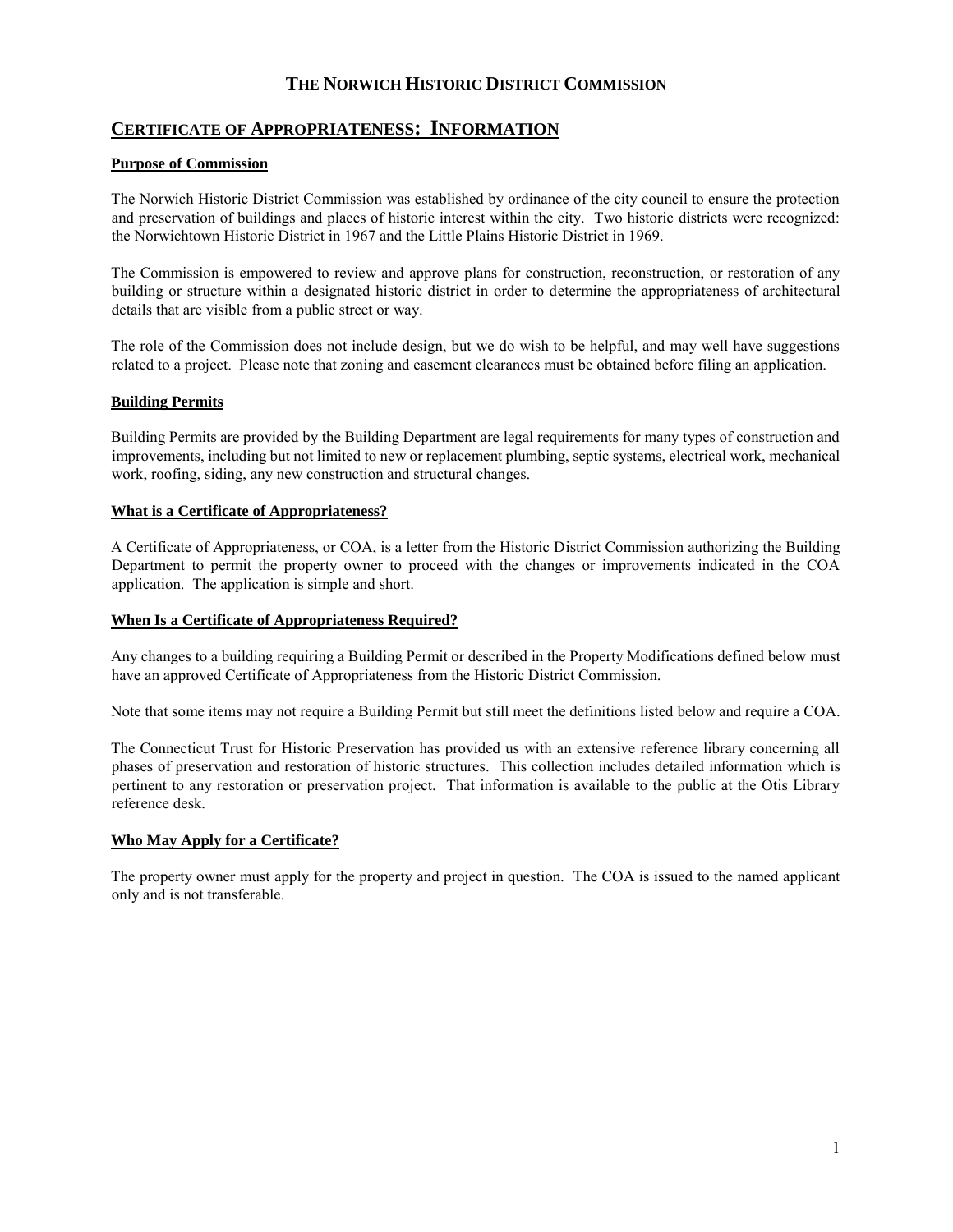## **Where Can I Obtain a Certificate of Appropriateness?**

A property owner who wishes to begin such a project must complete an application for a Certificate of Appropriateness (COA), which can be obtained from the Building Department or from the Norwich Historic District Commission web page. A copy is attached herein as well. Once the COA is approved and a building permit is obtained, the project may proceed.

www.NorwichCT.org Resident Information Boards, Committees and Commissions Historic District Commission

#### **For How Long is the Application Valid?**

The COA is valid for six months. That time period may be extended by action of the Historic District Commission. The Commission may request a follow-up inspection to insure compliance. The applicant is responsible for notifying the Historic District Commission at least one month prior to the expiration of a COA if an extension is requested. Extensions cannot be provided after a COA has expired.

## **Modifications, Changes & Additions to an Active COA**

Modifications, changes or additions to an active COA must be brought before the Historic District Commission during a regular meeting to approve the request. In cases where the modification, change or addition would require a separate Building Permit, we may request that you file a separate COA application. As stated above, projects may not be extended beyond the six month period without written approval and that approval must be obtained prior to the expiration of the COA.

#### **Items to Include with Application**

Every project on a building within an established Historic District that involves changes to exterior architectural details requires a Certificate of Appropriateness (COA.) Your application should include a written description of the project, appropriate photographs and drawings. Your application will be presented at a public hearing. Following approval by the Norwich Historic District Commission, the application will be forwarded to the Building Official who may issue a building permit if one is required. This application is best supported by photographs, architectural drawings, and samples of construction materials.

#### **Inspection & Review**

The Building Inspector will inspect construction related to a Building Permit.

The Historic District Commission may inspect and review construction or improvements related to a Certificate of Appropriateness. This oversight remains in force regardless of whether a building permit is required or not.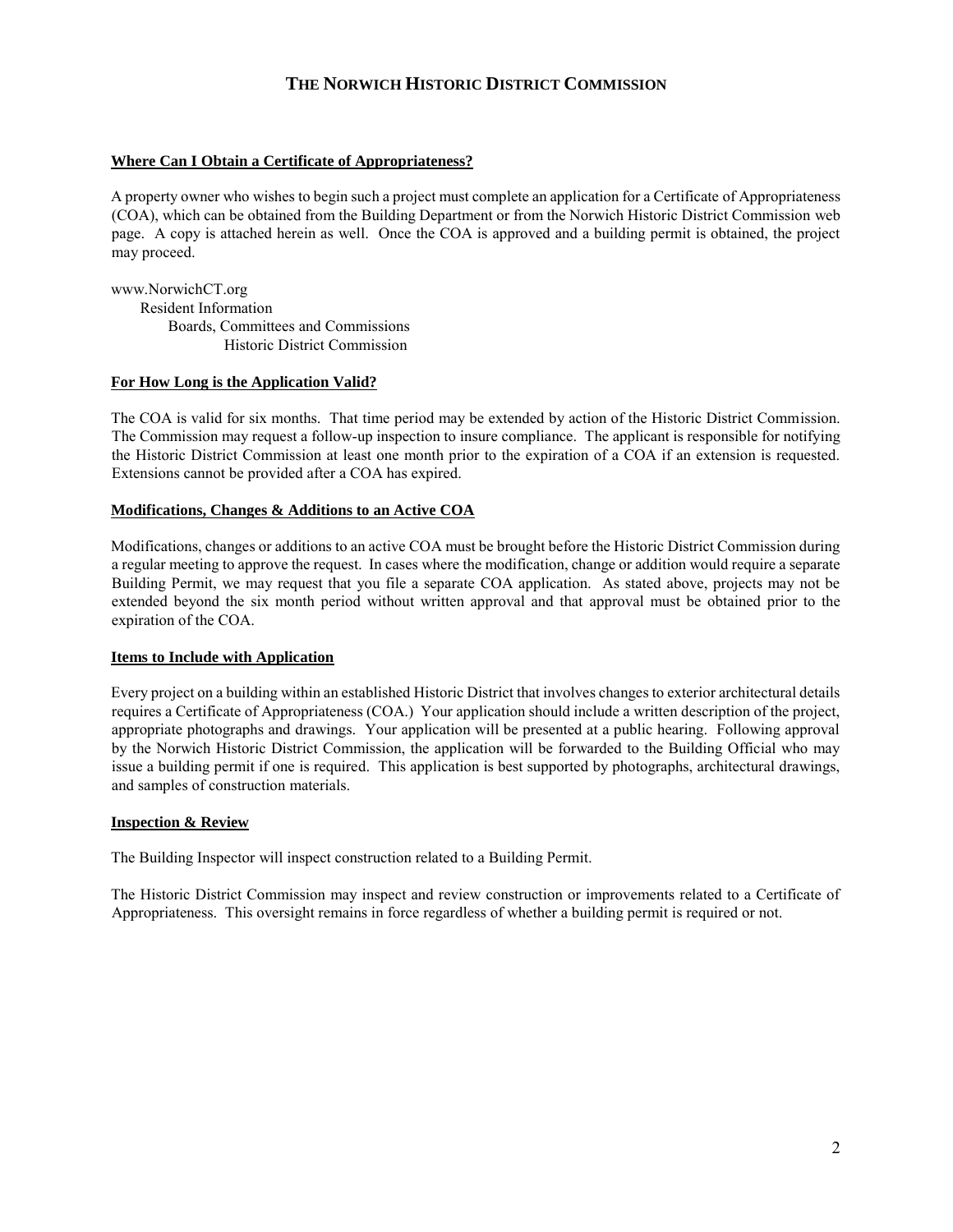| <b>CERTIFICATE OF APPROPRIATENESS: APPLICATION</b>                                                                                     |                |       | $\mathbf{COA} \#$                                   |
|----------------------------------------------------------------------------------------------------------------------------------------|----------------|-------|-----------------------------------------------------|
| <b>SECTION I</b><br><b>Property Owner</b>                                                                                              |                |       |                                                     |
|                                                                                                                                        |                |       |                                                     |
|                                                                                                                                        |                |       |                                                     |
|                                                                                                                                        |                |       |                                                     |
|                                                                                                                                        |                | Date: | <u> 1990 - Johann Barbara, martin amerikan basa</u> |
| Owner Email:<br><u> 1989 - Johann Stoff, deutscher Stoffen und der Stoffen und der Stoffen und der Stoffen und der Stoffen und der</u> |                |       |                                                     |
| <b>SECTION II Property Modification Category</b>                                                                                       |                |       |                                                     |
| Check one or more of the following:                                                                                                    |                |       |                                                     |
| Demolition                                                                                                                             | Restoration    |       |                                                     |
| Preservation                                                                                                                           | Reconstruction |       | New Construction                                    |
| Check one or more of the following:                                                                                                    |                |       |                                                     |
| Roofing                                                                                                                                | Windows        |       | Other                                               |
| Masonry                                                                                                                                | Perimeter      |       | Fixtures                                            |
| Signage                                                                                                                                | Skylights      |       | Chimney                                             |

# **SECTION III** Inclusions

Please include photograph of the property from the street (regardless of the location of the actual work). Photograph of the specific work to be performed. Catalog sheets or descriptions of specific materials to be used, including but not limited to lumber material, metal materials, construction materials, finishes, fasteners (note that vinyl, plastic, fiberglass, aluminum or similar materials are not likely to be approved) If matching another approved feature in the neighborhood (for example, fencing), provide a photo of matching installation. You may add this information as an attachment or addendum to your COA application.

## **SECTION VI Signature**

Applicant Signature\_\_\_\_\_\_\_\_\_\_\_\_\_\_\_\_\_\_ Date

**Submit**: hdc@cityofnorwich.org via email. The Commission checks this email account daily Monday-Friday. Please submit your COA by the first Monday of the month. The Commission normally meets the third Wednesday of the month.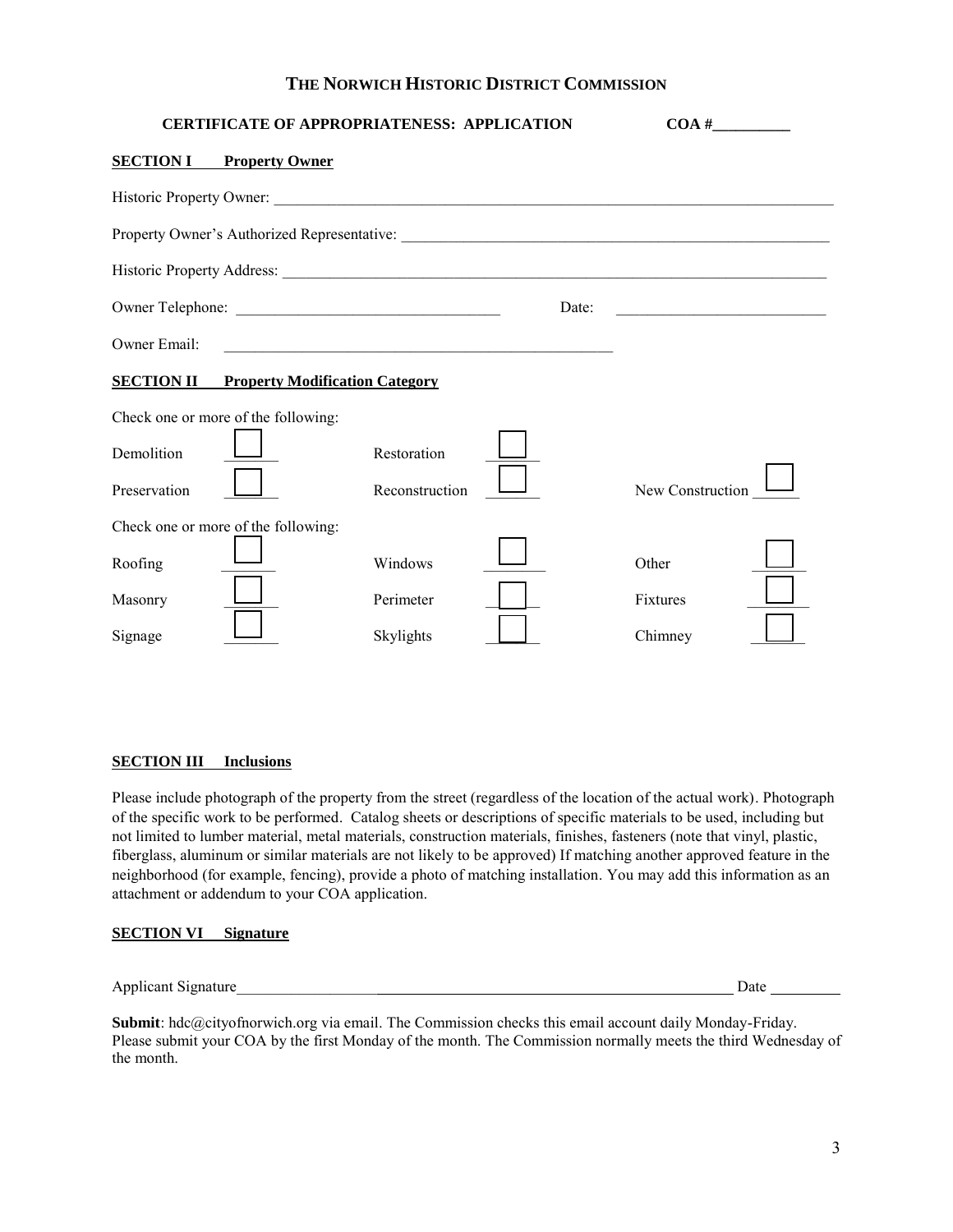| <b>CERTIFICATE OF APPROPRIATENESS: APPLICATION</b>                                                                    | COA#               |
|-----------------------------------------------------------------------------------------------------------------------|--------------------|
| <b>Section V Historic District Commission Use</b>                                                                     |                    |
|                                                                                                                       |                    |
| <b>Application Action:</b>                                                                                            |                    |
| Approved as Submitted: ___________                                                                                    |                    |
| Denied: _________<br>Approved with Stipulations: _______                                                              |                    |
| Approved with Modifications: ________                                                                                 |                    |
| <b>Summary of stipulations, modifications or reason for denial:</b>                                                   |                    |
| <u> 1989 - Johann Stoff, deutscher Stoffen und der Stoffen und der Stoffen und der Stoffen und der Stoffen und de</u> |                    |
|                                                                                                                       |                    |
|                                                                                                                       |                    |
|                                                                                                                       |                    |
|                                                                                                                       |                    |
|                                                                                                                       |                    |
|                                                                                                                       | Date: <u>Date:</u> |